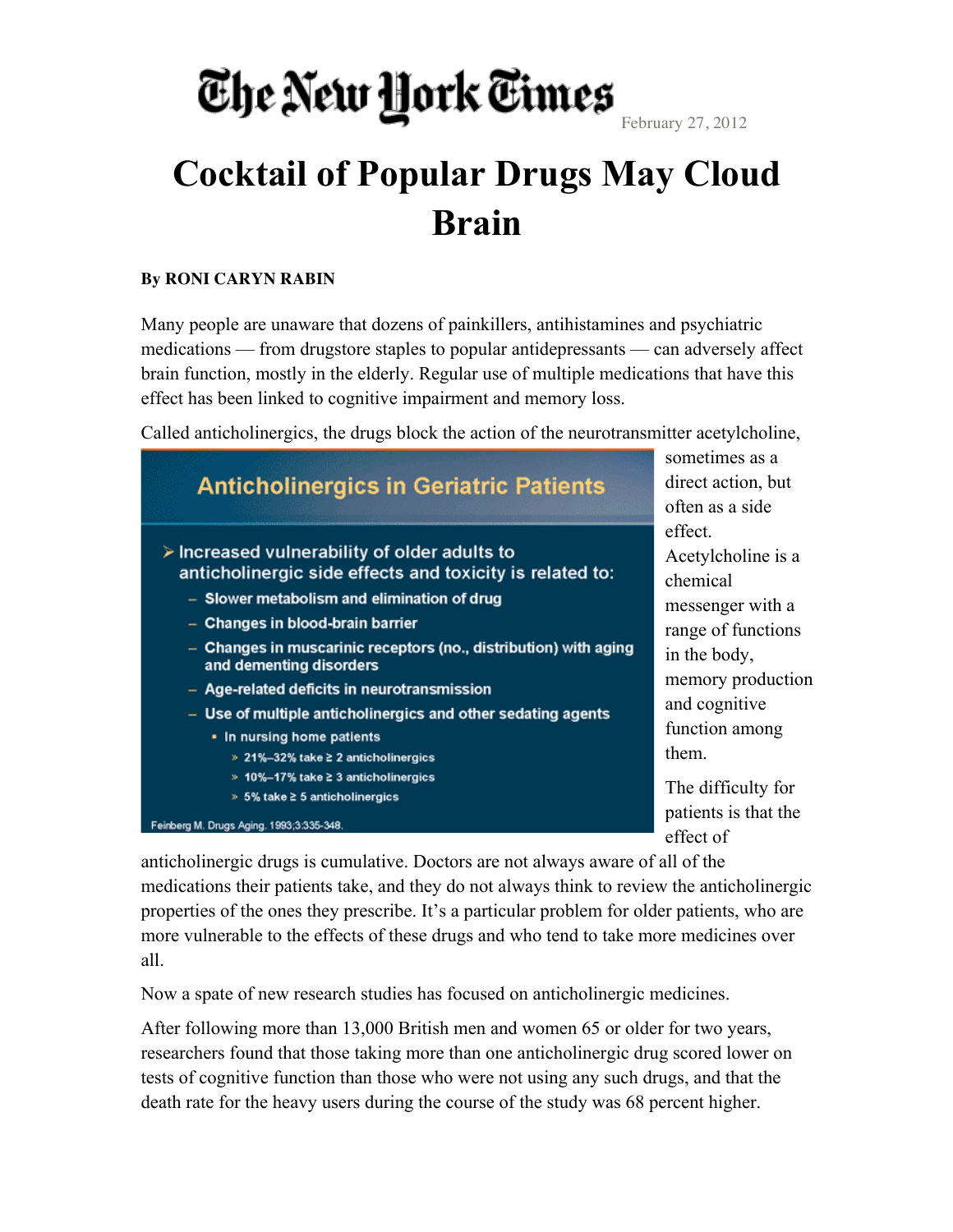February 27, 2012 That finding, reported last July in The Journal of the American Geriatrics Society, stunned the investigators.

"So far we can't tell why they are dying, but it wasn't because they were sicker or older," said Dr. Malaz A. Boustani, director of the Wishard Healthy Aging Brain Center and a scientist at the Regenstrief Institute, both in Indianapolis, who was one of the paper's authors. "We adjusted for age, gender, race, other medications they were taking, other diseases and social status. We adjusted for everything we could, and that signal did not go away."

He added: "These are very, very common drugs. That's the scary piece."

Dr. Chris Fox, a senior lecturer at Norwich Medical School at the University of East Anglia in England and the paper's lead author, said he and his colleagues suspected that anticholinergics take a toll on bodily organs and systems like the cardiovascular system, although there are no studies confirming this.

Anticholinergics have also been implicated in the delirium that intensive-care patients frequently develop in the hospital. "Clinicians don't think of them nearly as often as they should as a potential cause of cognitive problems," said Dr. Wesley Ely, a professor of medicine at Vanderbilt University who studies neuropsychological deficits that occur after intensive care hospitalization.

Of the 36 million Americans 65 and older, at least 20 percent take at least one anticholinergic medication. A study by Dr. Boustani of nearly 4,000 older adults in Indianapolis found that those who had been using three or more possibly anticholinergic drugs consistently for 90 days or longer were nearly three times as likely to receive a diagnosis of mild cognitive impairment as those who had not taken anticholinergics.

"If you were taking one of the drugs we know is definitely an anticholinergic for 60 days, you doubled the odds of developing mild cognitive impairment" compared with a patient taking no anticholinergic medicines, Dr. Boustani said.

No association was found between chronic use of anticholinergics and dementia, however, even though mild cognitive impairment often precedes dementia. Dr. Boustani said the reasons for this were not clear.

The aim of studies like these is to evaluate the magnitude of the effects of different drugs, to determine whether there are safe thresholds for their use and to learn whether the effect is transient and reversible. Still, there is already a consensus in the scientific community that anticholinergic compounds should be prescribed with caution, especially for the elderly.

"There's not much doubt about this," said Dr. William Thies, chief medical and scientific officer for the Alzheimer's Association, adding that studies from large clinics that treat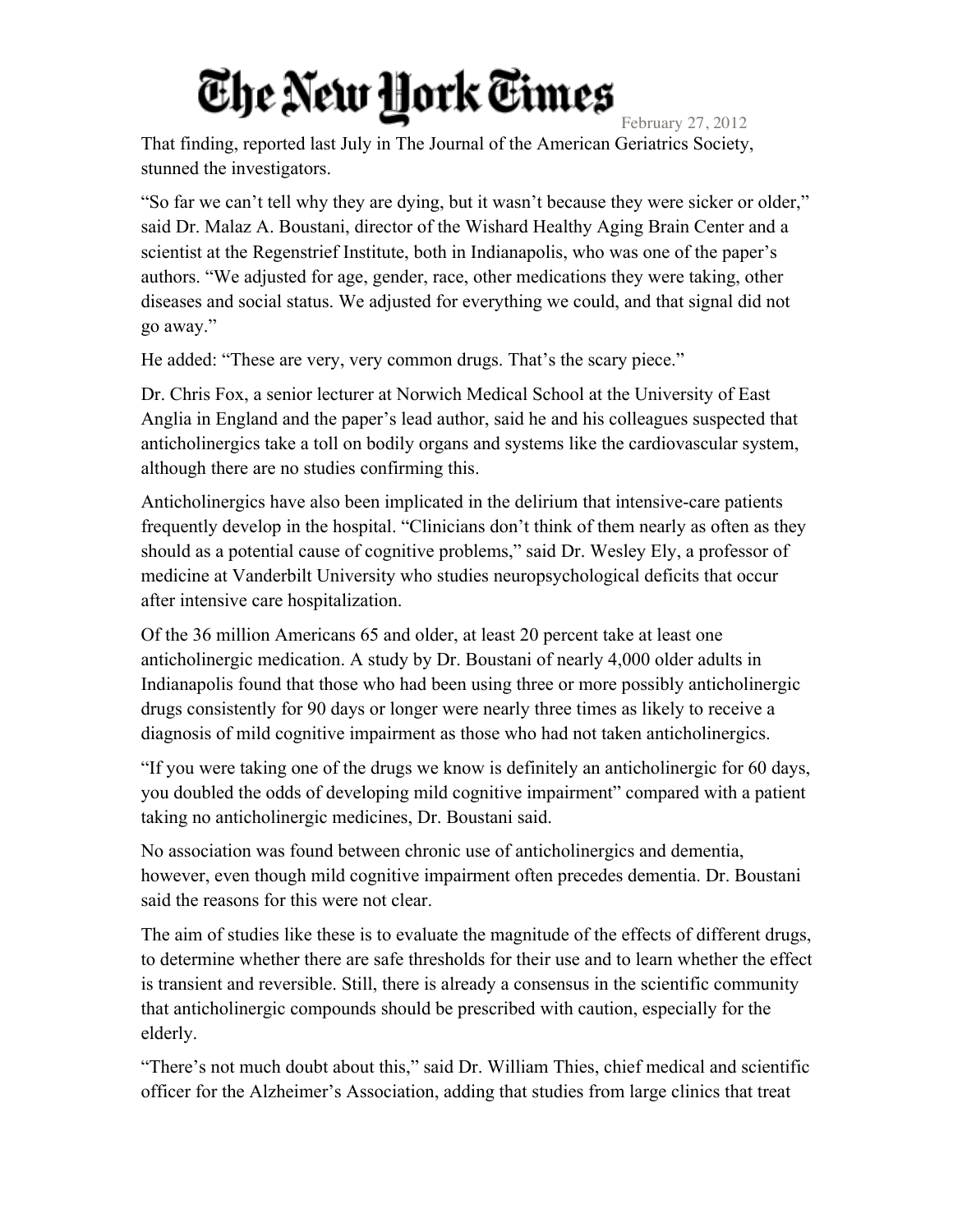February 27, 2012

people with memory disorders have shown that up to 25 percent of the patients who seek help have reversible disorders, including those caused by polypharmacy — taking a combination of medications, some of which may have anticholinergic activity.

Still, Dr. Thies said, "it would be unfair to suggest that this is the cause of a great deal of cognitive impairment in our society."

Even so, why do physicians prescribe any medications with anticholinergic activity to elderly people, who may be using them regularly for many years? Not only are doctors often unaware of all the medicines their patients are taking, but the list of drugs with anticholinergic properties is a long one.

The heart drug digoxin, the blood thinner warfarin, the painkiller codeine and prednisone are considered mild anticholinergics. Those with the most severe effects include Paxil, Benadryl, a drug for overactive bladder called oxybutynin, and the schizophrenia drug clozapine.

"People are worried, but we've gotten pushback from some physicians who say, 'Great, thank you, but what do we do? We've got to use these pills,' " Dr. Fox said.

So what's a patient to do?

If you or an elderly relative take one or more drugs on a regular basis, ask your primary care physician to evaluate the cumulative anticholinergic burden of all them (as well as other potential interactions and side effects).

"The patient is critical in triggering that kind of discussion," Dr. Thies said. "It may not be automatic, but if in fact the patient asks for it, it's much more likely to be done."

Remember to tell your physician about drugs prescribed by other specialists, as well as nonprescription or alternative medicines you take. He or she should be able to prescribe substitutes without anticholinergic effects. This review should be done once a year. Do not stop medications on your own without medical supervision.

Even before going to the doctor, do your own research. Use the Anticholinergic Burden scale, developed by scientists from the Regenstrief Institute, to assess your risk. The scale ranks drugs based on the strength of their anticholinergic activity, from zero if there is no effect to 3 for severe effect.

Keep in mind that many over-the-counter drugs, including allergy medications, antihistamines and Tylenol PM, have anticholinergic effects. "Don't overreact to your cold," Dr. Boustani advised. "Try Grandma's remedy for a couple of days before you ramp up to Advil PM or Aleve PM."